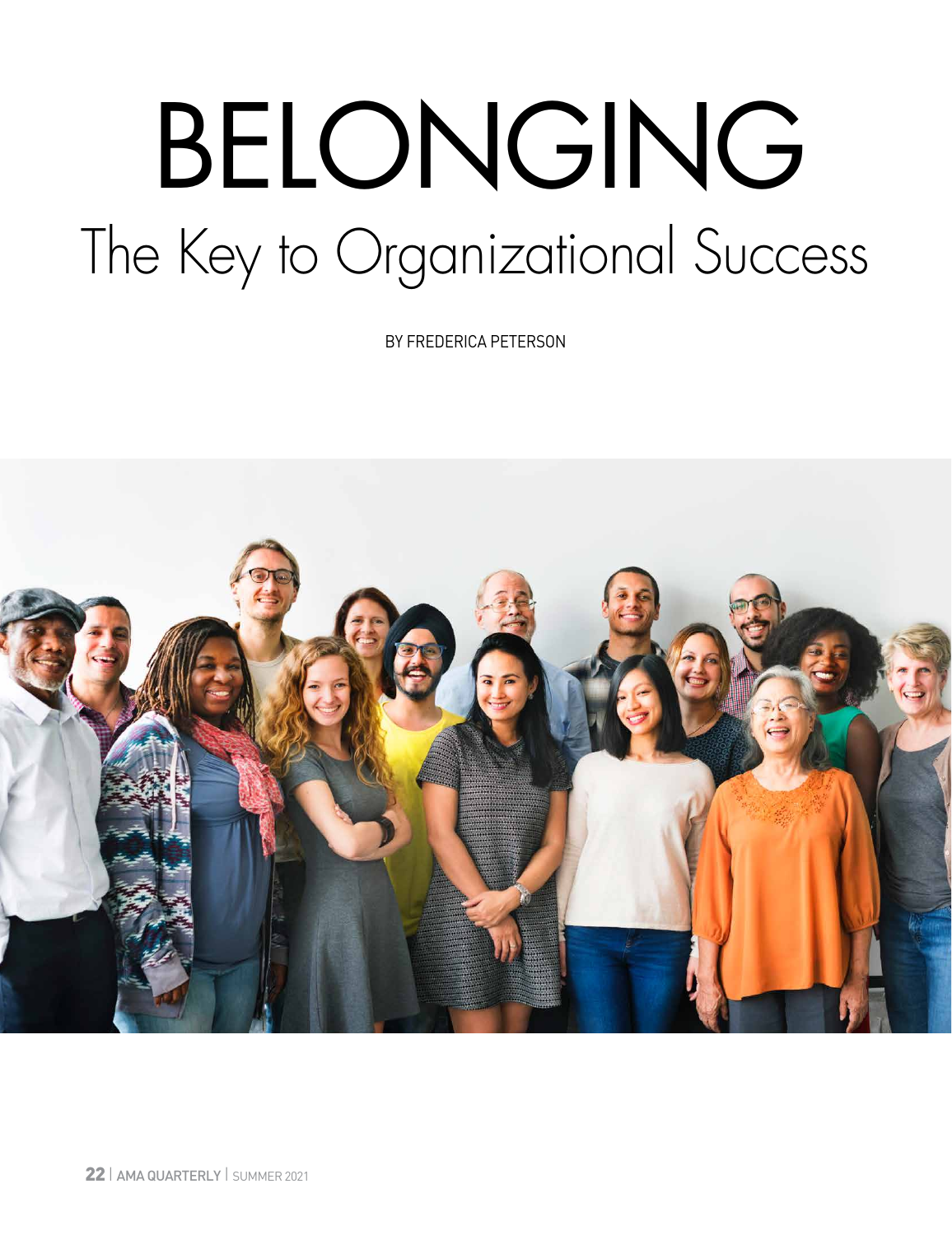## Belonging. Such a simple word in theory, but powerful and life-changing in its impact.

The concepts of inclusion and belonging are not new. In fact, they are rooted in the very fabric of organizational development. A company's mission and vision strategies are designed with a team aspect in mind, which, in all respects, is determined by each individual effort. And that effort is driven by the innate, human desire to belong.

So what does belonging really mean? It depends on who you ask. The definition has personal meaning for every one of us, and if you are a leader of an organization, it is important to understand this. The Webster's Dictionary definition of belonging states, "To be part of or in natural association with something; to be a member of a group; to have a suitable or appropriate place." For the workplace, the general sense of belonging means feeling valued in a way that makes an employee perceive the organization cares for people as individuals, which can manifest as having positive connections with others and being able to bring your authentic self to work. This is woven intricately and purposefully within the fabric of the organizational culture.

#### **COMPANY CULTURE, EXCLUSION, AND BELONGING**

Company culture is a powerful thing. It defines what is acceptable and what is not and gives direction on how things should be done. If your people don't feel like they belong, they will become outcasts literally or implicitly, which ultimately will stifle their potential and, more important, their commitment to your organization. When people feel like they don't belong, they literally are "working for their lives," which means their effort is driven by fear and survival. When you are working in that headspace, you are cautious with the decisions you make. You're careful not to rely on your own thinking or think outside the box, and by no means is risk-taking an option.

A sense of belonging can also be jeopardized by acts of exclusion from co-workers through micro- or macroaggressions. These include talking over or shutting colleagues down when they try to contribute and devaluing their contributions, which often is done unknowingly through unconscious bias. I have observed managers evaluate contributions by team members from the perspective of their thinking or the group's thinking and not give credibility to others who do not align with those thought patterns. People who are different from us think differently because their experiences are different, their understanding is different, and their knowledge base is different. I have seen this time and time again in homogeneous team settings. When someone comes into the team who is "different," whether

it be gender, race, or even disability, the person with the difference has work to do to be accepted.

Whether we like it or not, when we are comfortable in our surroundings and the people we work with, we don't like to muddle it up with things that we are not comfortable with. That discomfort can come from many places, such as lack of experience or exposure, stereotypes we don't even realize we have, or even our own insecurities with potentially being misunderstood. Teams that have worked together for a long time develop a bond, and that bond can create territorial behaviors if someone comes in that may change the dynamics. Even worse, those on the receiving end of these exclusionary behaviors can be subject to victimizing again if they voice their concern and it is turned around, making it an issue about them. If you are not careful, this can become bullying, and over time these instances of exclusion can manifest into trauma for the excluded employee. The result is that the employee shuts down and eventually leaves the company altogether, quietly or with some legal recourse.

To be fair, none of us wakes up in the morning with the intention of excluding others. But whether intended or not, it can happen. In a recent discussion I had with some colleagues about businesses opening back up, we talked about the very real issue that there are some diverse employees who do not want to leave the virtual work environment. The reason is that while they have been at home, it has been safe for them. They have not had to deal with the constant biases and microaggressions that come with being in the office—the constant daily slights that people of diverse backgrounds deal with on a regular basis from well-meaning and not-so-well-meaning colleagues.

The conversation was interesting because we discovered that all of us, coming from different vocations, had experienced similar behaviors from our colleagues and co-workers over our long careers in leadership. My friend accurately described it as being in an abusive marriage. You don't want to keep coming back, but you have to because you need to make a living. And no matter where you go, it just doesn't seem to be any different. Imagine that any employee in your company may feel this way, that working for you is like being in an abusive relationship they cannot escape. I don't believe any employer wants that for their employees.

So what can you do about it? Take it all seriously. If you are committed to a DEI strategy for your company, then *commit*. It is not just about training—it's about committing to behavior change and being willing to understand, willing to make mistakes and, more important, willing to be comfortable with